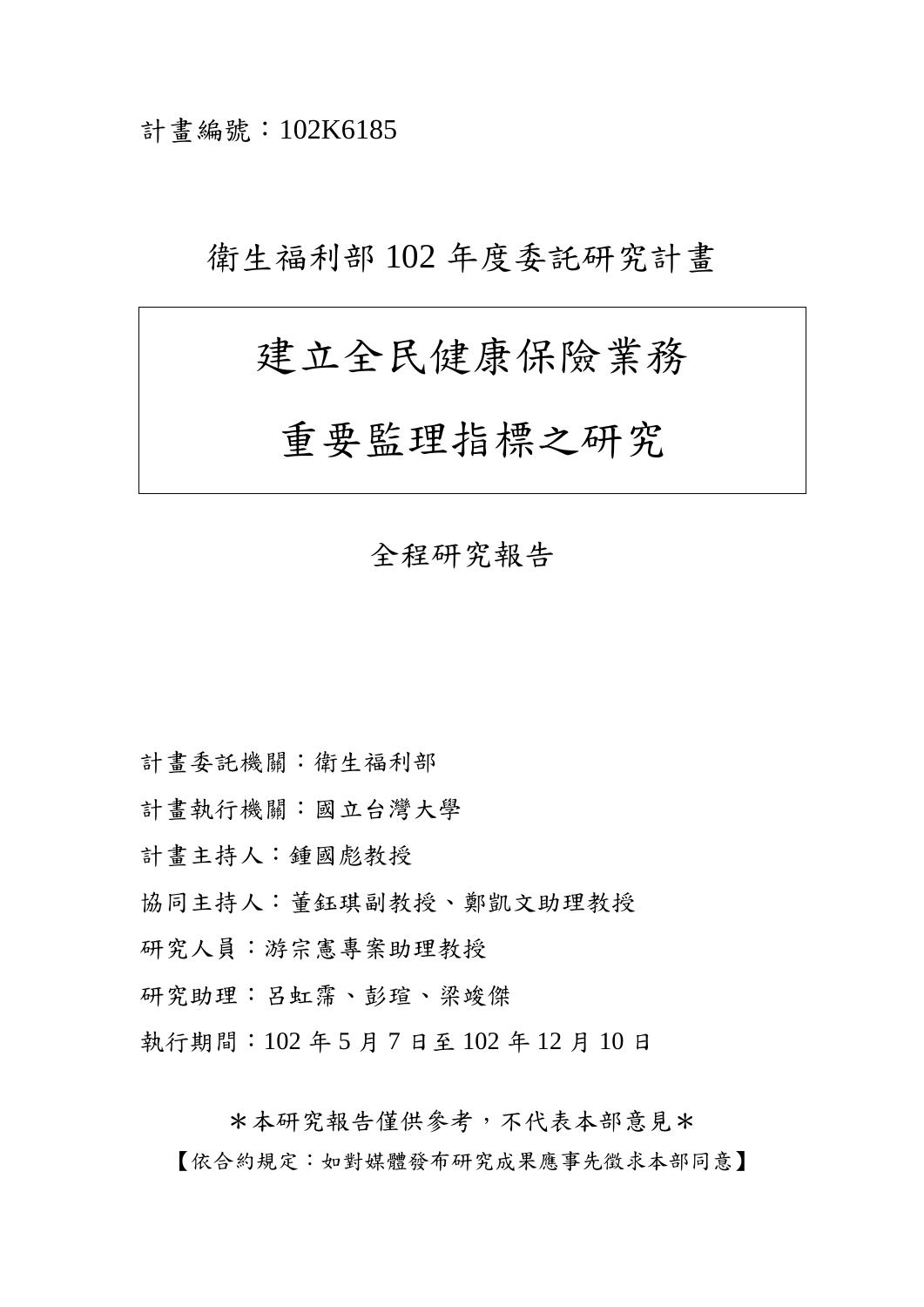#### 摘要

背景:臺灣全民健康保險實施近二十年來,未能建立健保監理架構,過往各項健保業務 監理指標皆由各權責單位自行訂定,除完整性不足,其發展過程亦以協商居多。自 2013 年起,健保監理會與費協會兩會合一,該單位亦負責健保監理之最主要業務,因此在此 時空背景下,以嚴謹的科學方法,發展健保監理架構與指標,實為刻不容緩之議。

目的:本研究之目的為二,第一,收集國外內醫療體系評核架構,並進行比較。第二, 依據國內外之經驗,建立臺灣健保監理架構與指標。

方法:依據研究目的,本研究實施方法如下:1、透過文獻與網站搜尋,瞭解各國健康 保險與醫療體系評核架構,並收集相關指標。2、參考國內外之經驗,以三階段方式建 立臺灣健保監理架構與指標,分別為第一階段以概念圖示法收集國內各界對於監理架構 的概念;第二階段則是透過修正型德菲法,運用重要性、可行性與能用性之標準,搭配 RAND Appropriateness Method 的方法(中位數、一致性、不一致性等)、選取指標當切 割點,來選取各子構面下之指標;第三階段運用分析層級程序法與專家共識取得構面、 子構面與各指標間之相對與絕對權重;本研究亦透過指標試算以去除無鑑別度的指標, 並召開利害關係人會議,從次級資料與相關來源取得指標之試算結果,以對監理架構與 指標進行檢討與修正。

結果:本研究透過文獻收集與整理,並經由研究團隊討論與彙整,產生台灣健保評估架 構之雛型。經由專家會議豐富其內容後,再經由 58 位專家以概念圖示法,選出效果、 效率、醫療品質(以上為醫療面)、以及財務與財源籌措(財務面)四項評估構面。在 效果構面下,包含健康狀態與病人對照護結果的滿意程度兩項子構面。在效率構面下, 包含宏觀效率與資源價值。在醫療品質構面下,包含安全與效能兩項子構面。在財源與 財務籌措構面下,包含財務收支平衡、醫療保健支出水準與財源籌措/分配的公平性三項 子構面。研究團隊並依子構面之結果,進行國內外指標搜尋與整理,共選出醫療面 76 支與財務面 23 支候選指標,再經修正型德菲法選取後(醫療部份問卷版第一回合44 支、 第二回合 28 支, 財務部分第一回合 21 支、第二回合 12 支), 本計畫共選出 26 支指標 (醫療面 17 支及財務面 9 支)。其中 14 支醫療面指標與 7 支財務面指標,可以從健保 資料庫與相關來源,得到試算的結果,並就閾值或觀測值之參考數值進行討論。在構面 與子構面的相對與絕對權重之次序大致相同,但組成百分比之高低,在相對權重的差異 較大。第一層子構面以效果之相對權重最高、醫療品質其次。

結論:透過概念圖示、修正型德菲法與分析層級程序法等系統化方法,來建立監理架構、 發展監測指標與相對權重等,是為凝聚多種利害關係人共識的嚴謹與可行之作法。本研 究結合多層次的專家意見交流互動,面對面或直接表達意見之交錯運用,完成監理架構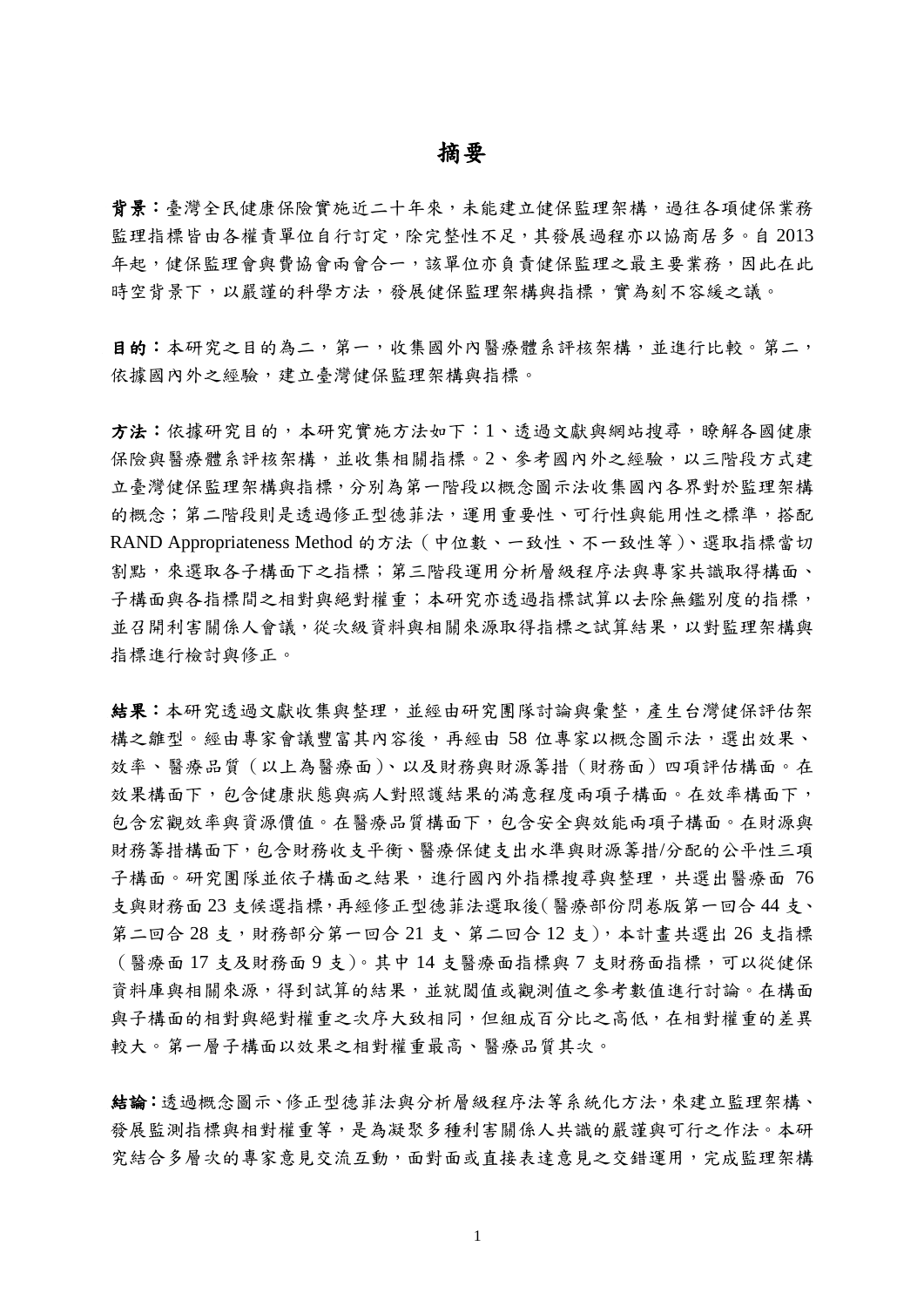(構面與子構面)之選取,更參照國內外建立核心指標之經驗,應用於子構面下監理指 標的發展;未來還需要考量資料來源以及後續的應用,例如國際比較、內部改善、外部 課責、資訊公開、或是評鑑等;指標的應用上更應該納入使用者(例如付費者)之觀點, 在實務之應用上能提供更有用之結果。後續研究可繼續邀集多元利害關係人,採用名目 團體技巧、公民會議、利害關係人回饋或其他共識建立之作法,進行深入討論,搭配多 元資療來源之資料佐證,定期審視與持續監控評估,讓評估架構之建立與後續之應用得 以與國際上之做法與內涵接軌,產生實質之中長期成效。

關鍵字:健保監理架構、指標發展、概念圖示法、修正型德菲法、分析層級程序法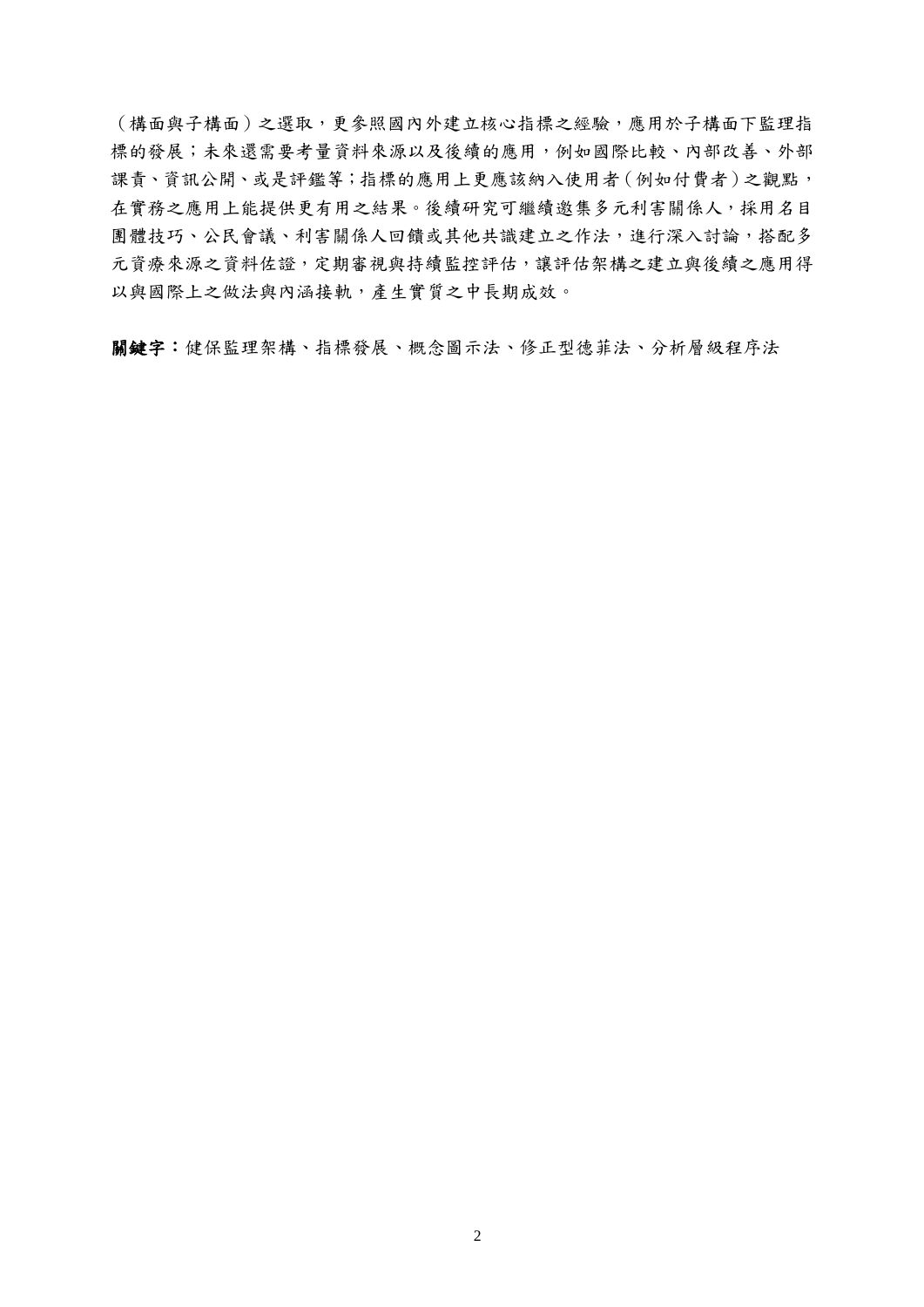### **Abstract**

**Background** The National health Insurance has been initiated for almost 20 years, but still did not develop a framework for monitor and evaluation. In the past, experience-based indicators were developed by different unit in charge of specific tasks. Facing organizational rearrangement by merge two committees into a new one, it is essential to provide sound supervision framework with specific monitoring indicators developed by method from rigorous and scientific basis.

**Purpose** There are two research purposes for this study. First, to understand the operation of health care system in different countries and their measuring indicators from references. Second, to develop a framework for monitor and evaluation the operation of health care insurance based on experience from domestic and developed countries.

**Method** The prototype of framework was developed by reach team from synthesizing available reference and literatures. Three stages of developing process were done. In the first stage, two expert meetings were held to know the scope and boundary of the study. One questionnaire was mailed to 58 experts and analyzed by concept mapping method. Key dimensions and sub-dimensions were chosen based on survey result for choosing dimension and sub-dimensions. In the second stage, modified Delphi Technique was conducted for developing monitoring indicators. Three inclusion criteria cover importance, feasibility and usability of indicators. The cut-off point was based on RAND Appropriateness Method. In the third stage, the relative weight of dimension, sub-dimension and different indicators was obtained from Analytical Hierarchy Process and expert consensus. We also provide empirical result of chosen indicators in the last stakeholder meeting and get comments from experts.

**Result** We propose a framework for monitor and evaluation the performance of the National Health Insurance. From survey and concept mapping, we choose four dimensions including effectiveness, efficiency, quality and financial fund raising. Two sub-dimensions were covered by effectiveness (health status, satisfaction), efficiency (macro efficiency, value of resources) and quality (safety, efficacy). Three sub-dimensions were covered by financial fund raising (financial balance of income and expenditures, level of health care expenditures, fair financing). We founded 76 indicators for the six sub-dimensions of medical part and 23 indicators for financial part. In Delphi questionnaire of medical part, 44 indicators and 28 indicators for the first round and second round respectively. In Delphi questionnaire of financial fund raising part, 21 indicators and 12 indicators for the first round and second round respectively. Finally, we chose 26 indicators out of nine sub-dimensions. 21 of them can have empirical data for further discussion about threshold or just for observation.